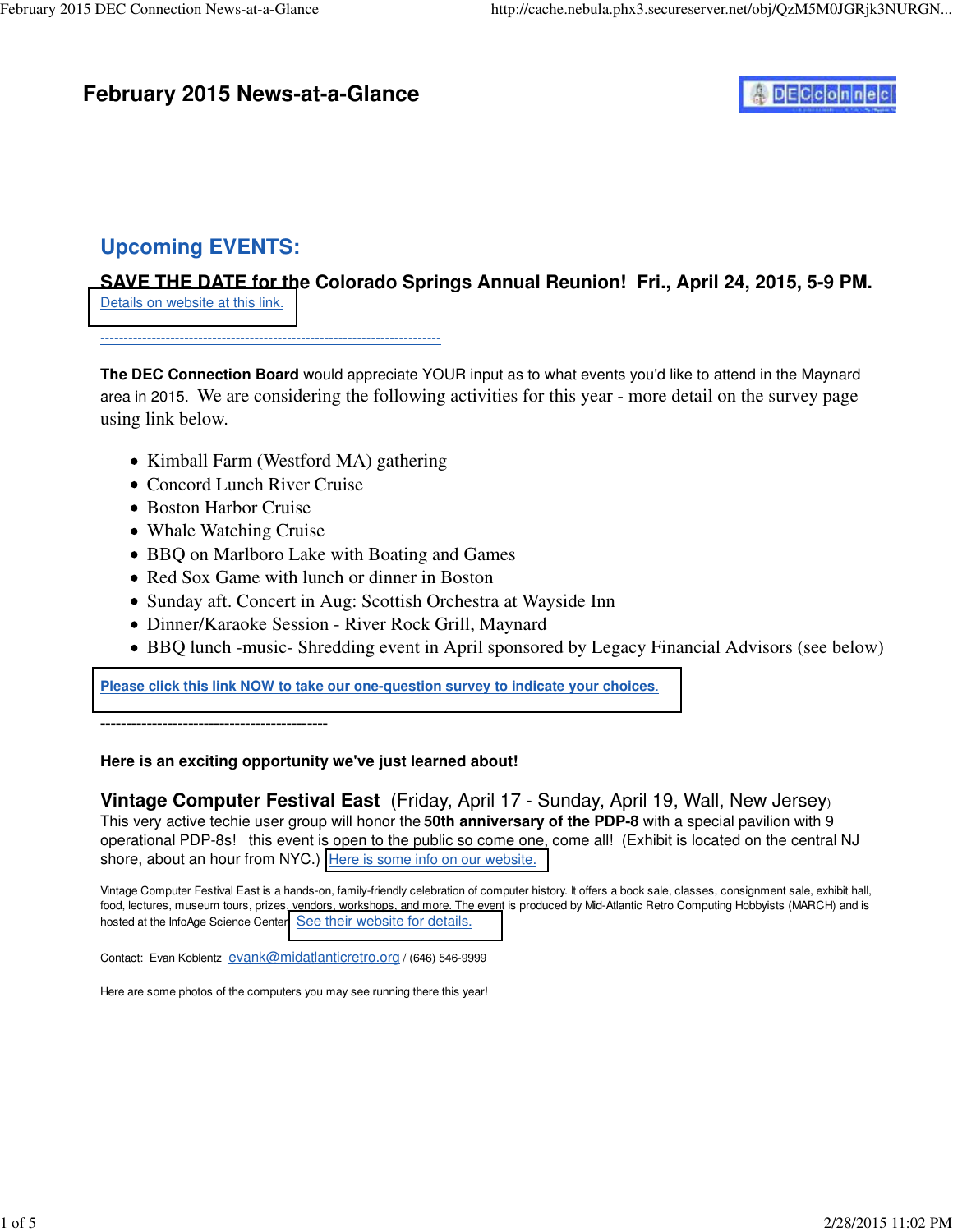

**----------------------------------------------**



An Education market PDP-8 MARCH Member David Gesswein's PDP-8 shown at a prior exhibit.

### **BBQ/Annual Shred Day - April 25 - sponsored by Legacy Financial Advisors**

Simply bring anything you would like to have shredded to 1800 West Park Drive, Westborough, MA in the Westborough Office Park on **Saturday, April 25, 2015 between 10:00 am and 2:00 pm**. Sponsored by Legacy Financial Advisors.

Join us for a BBQ and music while you watch your papers being shredded.

Please RSVP by April 22nd to [ava@decconnection.org wi](mailto:ava@decconnection.org)th your name and email address. There is no fee for this event.

Secure shredding provided by Pellegrino Trucking. [http://www.pellegrinotrucking.com/](http://www.pellegrinotrucking.com)

**------------------------------------------------**

Reunion With Your Peers - **click here for information** about running your own reunion locally with DEC Connection support.

## **Memories of Digital: The Computer Museum in Boston (c. 1979-2000) lives on, by Gordon Bell**



This update on The Computer Museum - Allve and Well - is from Gordon Bell on 2/24/2016.

click here to see Gordon's annotated cyberspace tour of the Computer Museum**.**

**---------------------------------------------------------------------------------------------------------------------------------**

**Where to donate your old Digital Equipment gear:**

**From time to time, we receive inquiries about where former employees can donate their old Digital computers, documentation, and/or logo souvenirs.**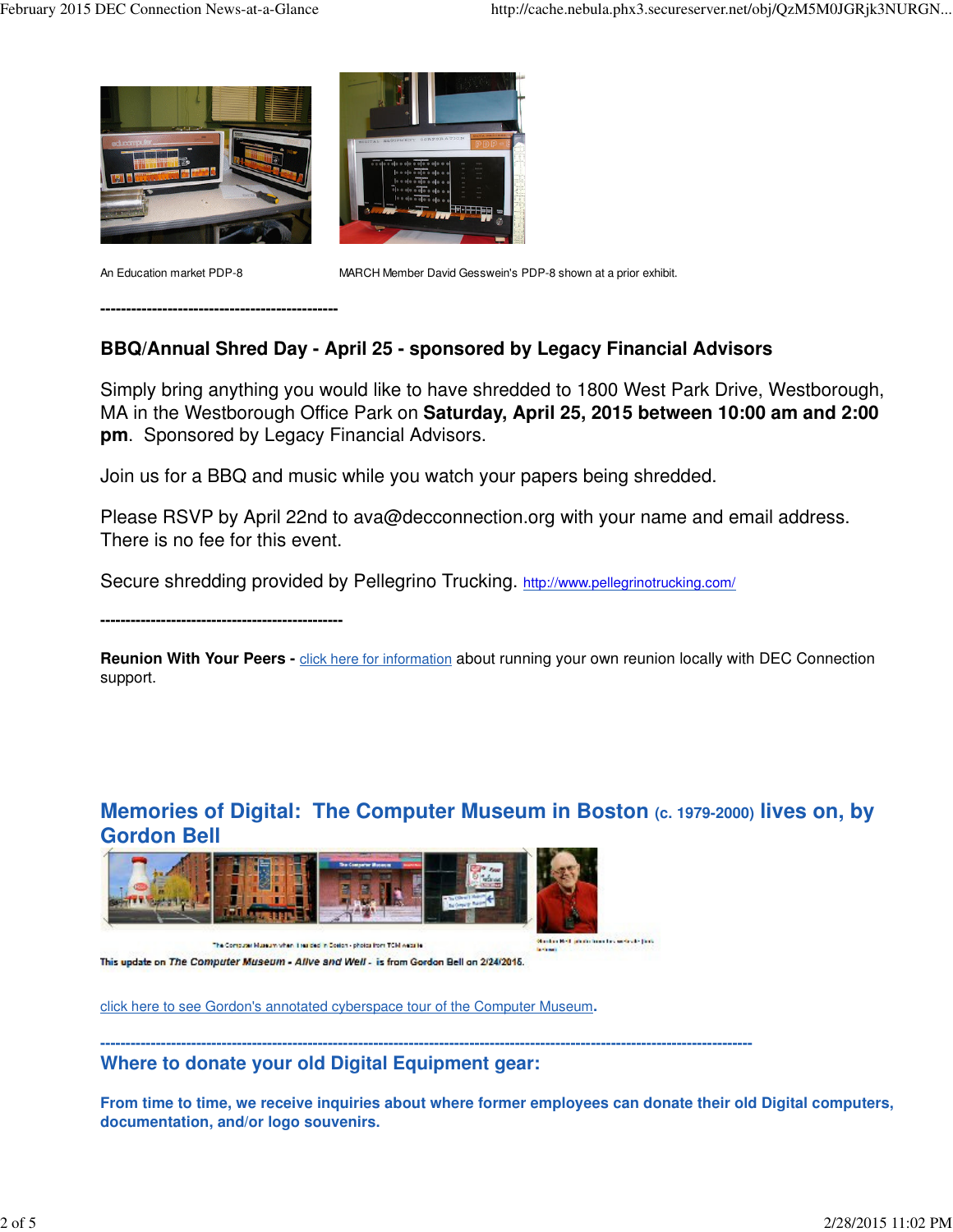**The DEC Connection has collborated with a few different partners who have resources, real estate and an academic interest in keeping Digital Equipment Corporation and its legacy alive for future generations.** 

We are happy to refer folks to these partners. [Here is a new page on our website for this purpose.](http://www.decconnection.org/DECdonations.htm) **If you know of additional organizations that would be interested in receiving like donations, email [webmaster@decconnection.org w](mailto:webmaster@decconnection.org)ith the details (organization name, contact name, email, phone number) and they will be added to our webpage.**

**Also,** the DEC Connection website has a museum page**. Send a digital photo of yourself with your computer or logo souvenir collection to [webmaster@decconnection.org to](mailto:webmaster@decconnection.org) be posted on our page.**

### **DEC Connection Member News**

Welcome to new and renewing members: **Klaus Ahlborn (Germany), Lauris Ames (NH), Glenn Boston (NH), Margaret Britt (OH), Bob DiGregorio (MA), Kathy Dingelhoff (MA), Doug Garber (MA), Dick Helliwell (CO), Marilyn Jenney (MA), Larry Mello (SC), Dick Parks, Jr. (MA), Lou Philippon (MA), Liz Robertson (MA), Dick Rose (FL), Rini Sofka (MA)** and **Remi Vervecken (Germany).**

### **Membership Renewal Procedure:**

Best method to renew: Click this link to see if your membership is current in our Member Service Center and pay online with a credit card. If you have paid dues since 2010 you will be there - use the email address we have on file no leading or trailing spaces - email [ava@decconnection.org fo](mailto:ava@decconnection.org)r help.

- You can also join us (or renew) at [www.decconnection.org/join-online.htm](http://www.decconnection.org/join-online.htm)
- You can also send a check to The DEC Connection, c/o Bob Moore, 28 Fernglade Rd., Burlington MA 01803. \$10 for 1 year, \$25 for 3 years.
- If you prefer to use your PayPal account directly (not via our website), use our payment address: [registrations@decconnection.org - d](mailto:registrations@decconnection.org)o NOT use any Board member's personal email address.

**Staying on our email list:** Our newsletter contact manager removes names if the recipient mail server sends a rejection notice. If you haven't received DEC Connection's News-at-a-Glance in a while, or you changed your email address, re-register for our free e-news at: <http://www.decconnection.org/mail.htm>

## **DEC Connection Member NewsBytes:** send yours to: **[ava@decconnection.org](mailto:ava@decconnection.org)**.

#### See our new NewsByte archive page.

- **Klaus Ahlborn** joined DEC Connection: I started with DEC in Germany 1980, leaving HP 2002. Now at BERIS Consulting, Leader Base Solution & Services, delivering Application Management Services for Customer Volkswagen in Germany, Wolfsburg. klaus.w.[ahlborn@t-online.de](mailto:ahlborn@t-online.de)
- **Marcia Russell** writes: I am working with Gordon College to ensure the data and documents of John Clarke, Engineering Mgr, Desktop Systems will live on. It was John who chose CMOS technology for the Decmate. IT was his engineer John Kirk who did the CMOS layout that launched the industry technology that still remains today. it was I that first created the mnemonic PC for the CMOS desktop (that IBM had the whereforall to copyright grrrr)

Other Updates: Keep up the good work.. blessings to all of you who support this infrastructure that allows us to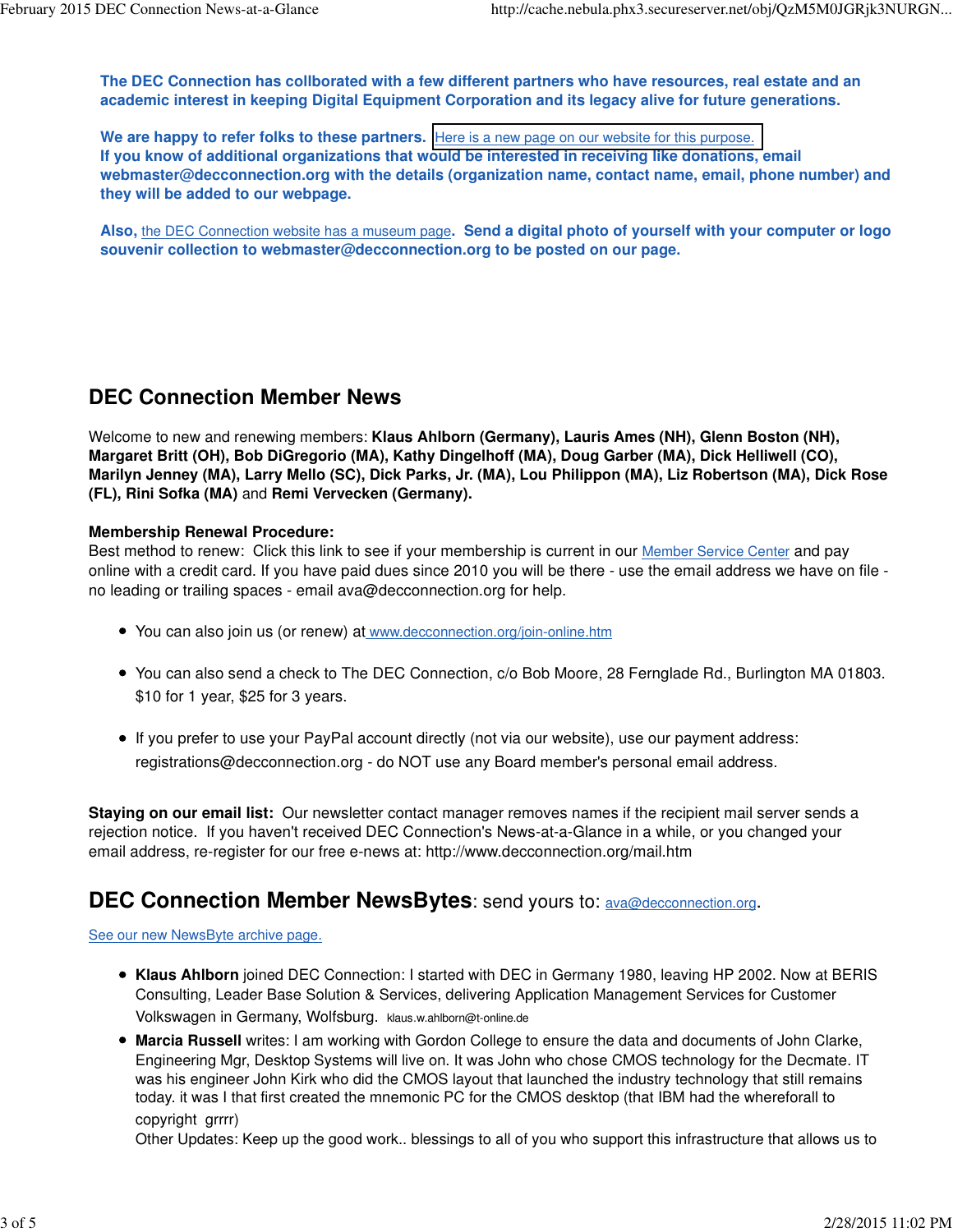remain connected. [marciarussell@comcast.net](mailto:marciarussell@comcast.net)

- **Anita Moeder** wrote to clarify that the application developed in Israel called the Cicret bracelet the tablet projected onto your skin - is actually a concept demo. still pretty neat!
- **Mary Cole** sent in another historical gem: Remember the famous story about Grace Hopper and computer "bug"? Well, here's Grace's first actual, real bug. The year was 1947 if you believe Wikipedia. A bit of history floating around on the internet: (Notice she was working on arctangents, sines, and cosines… wow, huh?) mary[.cole@comcast.net](mailto:cole@comcast.net)

antan started starty - andam {1.2700 9.037 847 025<br>stopped - andam {1.2700 9.037 846 7.95 com (033) PRO 2 2.130476415  $const$  2.130676415 loys 6-2 in 033 failed spiral spend  $(0, 0)$ E (Sine check) Relay to Panel F First actual case of bug being found.<br>andanyw stanty.

## **Other News**

• SOAR55, the agency in the Newton MA area that coordinates volunteer placements, publishes a monthly update of volunteer opportunites and news. Click here for their Volunteer page and contact info.

## **Website Updates**:

**[Where to Donate your Digital Equipment gear](http://www.decconnection.org/DECdonations.htm)**